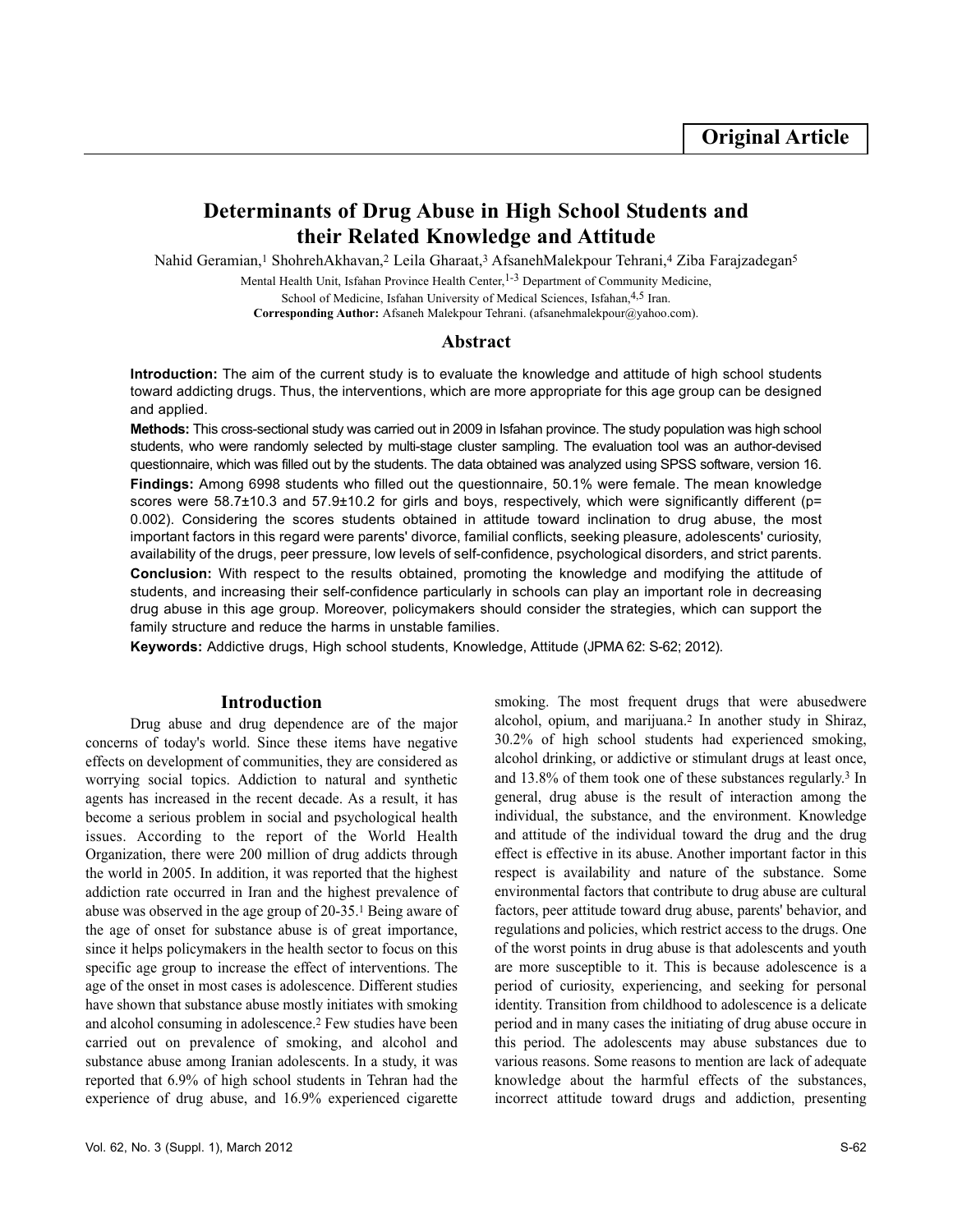personal independence, peer pressure, satisfying the curiosity, low levels of self-confidence, inability in maintaining interpersonal communications, and reducing stress. In general, a combination of personal and familial factors, and the conditions of school and the society play an important role in substance abuse in adolescents. Presence of a substance abuser in the family, the ways the family controls the adolescent, interpersonal communications in the family, level of emotional dependence between parents and children, and the expectations of parents from their children are factors effective on substance abuse by adolescents. Moreover, the type of experience of an adolescent from the school is equally important in this regard.<sup>4</sup>

The reasoned action theory emphasizes the relationship among beliefs, attitudes, and behaviors. In different studies, it has been demonstrated that substance abuse is influenced by the knowledge and attitude toward the drugs. To change a behavior, knowledge and attitude toward the behavior should primarily be modified. In different countries, some interventions have been carried out in the society to modify the knowledge and attitude of the people. The objective of these studies was prevention of initiation of drug abuse. The studies mainly have focused on juvenile and adolescents, because these groups are more susceptible to social harms due to their lower level of knowledge.<sup>5</sup> Iran consists more than 15 million adolescents and youths, and is considered as one of the youngest countries around the world. Few studies have been carried out on knowledge and attitude of Iranian adolescents toward substance abuse. This is while considering these topics would be helpful in guiding this age group to safer behaviors. The aim of the current study is evaluation of knowledge and attitude of high school students toward addictive substances. The results could be used in identification of risky behaviors and designing and applying organized, appropriate and ongoing programs to promote the knowledge and attitude of this age group.

# **Materials and Methods**

This cross-sectional study was carried out in 2009 in 20 towns of the Isfahan province (all towns of the province except Kashan and Aran-vaBidgol). The study population was high school students in the age range of 14-18. The required sample size ( $\alpha$ = 0.05) was calculated to be 6489, and considering 10% of sample miss, we considered 7137 as the sample size. The sampling method was randomized multi-stage cluster sampling. First, with regard to the high school student population, the share of each town was determined. Then, proportionate to the number of high school students in rural and urban areas, samples were selected in each town. Since there was not a significant difference between the percentage of male and female students, sex ratio of the students was considered similar. In each town, 20-30% of the high schools were selected using simple randomized method. Then, with respect to the number of students calculated for the town, the number of students required from each school was determined, and in the following, on the list of students' name and using randomized number table, the samples were determined and the questionnaires were handed out.

The inclusion criteria were being high school student in one of the high schools of the Isfahan province.

The exclusion criteria were not responding to all items of the questionnaire, or inappropriate or inconsistent responding to the questionnaires; based on the investigator's discretion. In these cases, the questionnaire was excluded and replaced by another sample of the same sex, age, and place of residence.

# **Research Tool:**

The research tool was an author-devised questionnaire, designed to evaluate the knowledge and attitude of high school students. The steps of the questionnaire development were as follows: Literature review and interview with specialists of the field, extraction of the topics required for the questionnaire, determination of items of each topic, preparation of the draft of the questionnaire, and determination of scale for each item. To evaluate the face and content validity of the questionnaire, we used two groups. To this end, the questionnaire was given to five specialists in the field of addiction to provide their suggestions on the content and scoring of the items. Moreover, to determine the face validity, the questionnaire was given to 10 high school students. Finally, the questionnaire was modified according to the recommendations of the two groups.

To confirm the reliability of the questionnaire, two allboy and all-girl high schools were randomly selected and from each school, 15 students were randomly asked to fill out the questionnaire. Based upon the questionnaires filled out, alpha-Kronbach coefficient was determine to be 0.77 (the cut-off point was considered to be 0.7). By using inter-item analysis, the unrelated items were deleted. The items for evaluation of knowledge level were about familiarity with different types of addictive substances, adverse effects of stimulant drugs, adverse effects of opiums, short-term and long-term adverse effects of the drugs, and different formulations of addictive drugs on the market. The range of knowledge score was zero (lack of knowledge) to 100 (complete knowledge) for each item.

Evaluation of attitude of the students was performed in the following three areas; importance of various factors in inclination to taking the drugs, physical and psychological changes resulted from the drugs, and the addicting potential of the substances.

To determine the importance of various factors in inclination to taking the drugs, the students scored each factor on a five-point scale (1: as the least importance, and 5: as the highest importance), and the mean score for each factor was determined. The physical and psychological changes caused by drugs were evaluated as the students chose" I agree", "I do not have any idea", and "I disagree" for each change, and the attitude was scored in a zero (the lowest level of attitude) to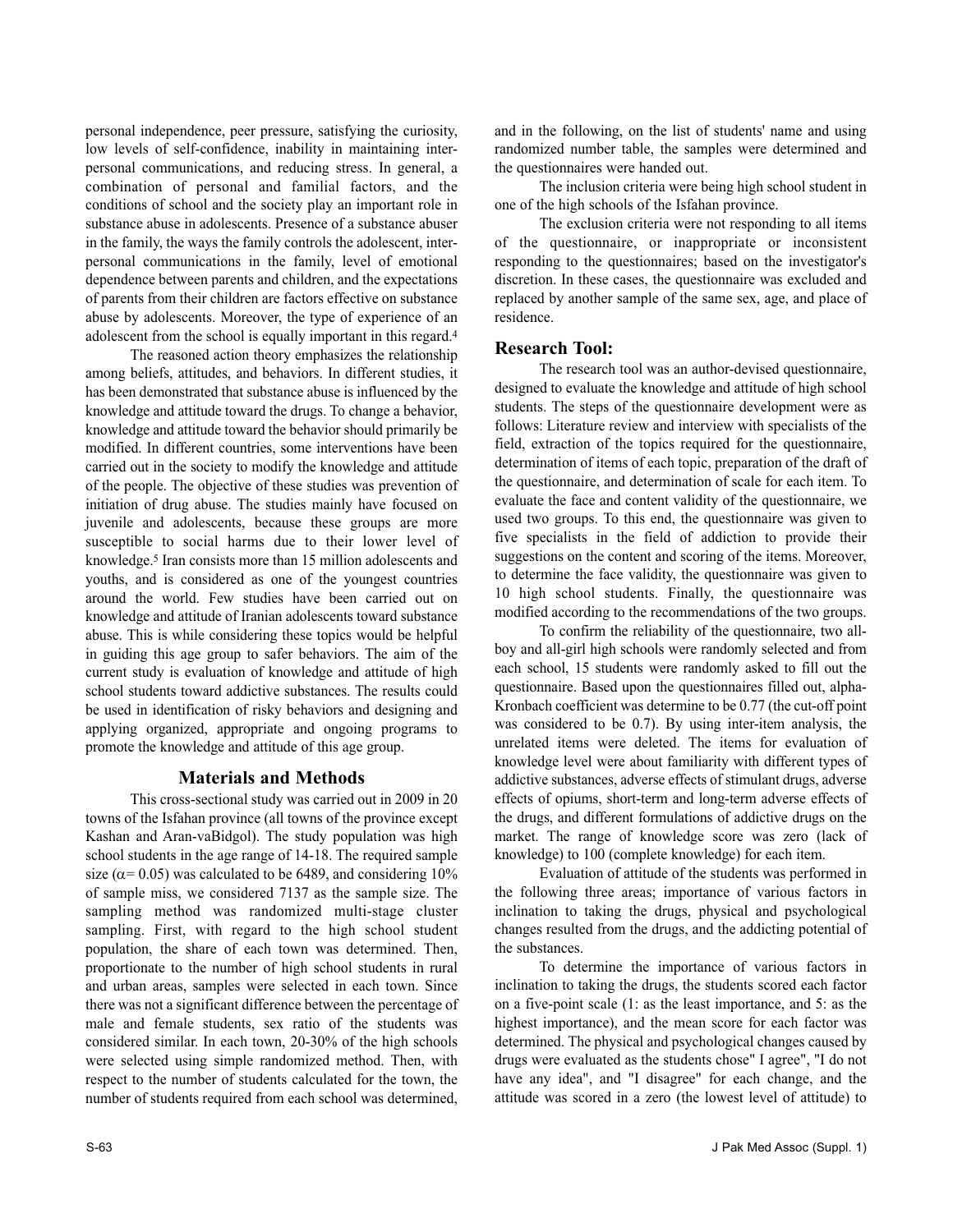100 (the highest level of attitude) range. With regard to the items on the addicting potential of the substances, the percentage of items answered correctly was considered. After designing the questionnaires, they were handed out to questionnaire teams. Each team consisted of a questioner from the education and development organization and a questioner from the province health center. Before carrying out the study, the teams attended a one-day workshop on how to perform the questioning process. To reassure the students, the questionnaires were anonymous. The questionnaires were distributed among the students. Then after the questionnaires were filled out and collected, the data was coded and entered in the SPSS software, version 16, and analyzed. The data was analyzed using t-test and chi square and ?=0.05 was considered as the level of significance.

### **Results**

After collecting 7137 questionnaires, 139 questionnaires were excluded considering the exclusion criteria, and 6998 questionnaires were used for the study. Among these questionnaires, 6512 (93.1%) questionnaires were filled out in high schools in urban areas. Among the participants, 3504 (50.1%) were female, and the mean age of participants was  $15.7 \pm 1.1$ . Some demographic characteristics of the students and their parents are presented in Table-1. The mean scores obtained for total knowledge by female and male students were  $58.7\pm10.3$  and  $57.9\pm10.2$ , respectively, which were significantly different  $(p=0.002)$ . The mean scores obtained for total knowledge for urban and rural areas were  $58.6\pm10.3$  and  $55.5\pm9.5$ , respectively, which were significantly different (p<0.001). The knowledge score in different areas are provided in Table-2. Generally, it seems that boys have a higher level of knowledge about different types of the drugs, while girls have a higher level of knowledge about the adverse effects of stimulant drugs, and short- and long-term adverse effects of the drugs. Students of the two sexes were not significantly different with regard to the knowledge about the adverse effects of opiums and the formulations on the market. Moreover, it was observed that students in urban areas in comparison with those in the rural areas have a higher level of knowledge about the different types of drugs, adverse effects of stimulant drugs, long-term adverse effects of the drugs, and the different formulations of the drugs on the market but the score of knowledge about the short-term adverse effects of drug was

**Table-1: Some demographical characteristics of students under study and their parents.**

| Age group of students           |                           |                                 |                    |                                 |                    |
|---------------------------------|---------------------------|---------------------------------|--------------------|---------------------------------|--------------------|
|                                 | 14 years                  | 11.2%                           |                    |                                 |                    |
|                                 | 15 years                  | 34%                             |                    |                                 |                    |
|                                 | 16 years                  | 30.5%                           |                    |                                 |                    |
|                                 | 17 years                  | 20%                             |                    |                                 |                    |
|                                 | 18 years and above        | 4.3%                            |                    |                                 |                    |
| <b>Parents' education level</b> |                           | <b>Fathers' education level</b> |                    | <b>Mothers' education level</b> |                    |
|                                 |                           | Urban areas                     | <b>Rural</b> areas | Urban areas                     | <b>Rural</b> areas |
|                                 | <b>Illiterate</b>         | 6.9%                            | $10.1\%$           | 10.3%                           | 21.2%              |
|                                 | Read and write            | 5.8%                            | 13.2%              | 7.1%                            | 14.2%              |
|                                 | Primary school            | 21.5%                           | 36.8%              | 27.1%                           | 45.4%              |
|                                 | Guidance school           | 22.3%                           | 25.9%              | 21.8%                           | 14%                |
|                                 | High school               | $7\%$                           | 4.1%               | 6.7%                            | 2.5%               |
|                                 | High school diploma or AI | 26.2%                           | 6.4%               | 23.1%                           | 1.9%               |
|                                 | <b>B.</b> Sc.             | 6.9%                            | 1.9%               | 2.8%                            | $0.4\%$            |
|                                 | M. Sc. and above          | 2.1%                            | 0.6%               | $1\%$                           | $0.2\%$            |
| No. of family members           | Urban areas               | <b>Rural</b> areas              |                    |                                 |                    |
| 2                               | 0.7%                      | 0.2%                            |                    |                                 |                    |
| 3                               | $6.4\%$                   | 2.8%                            |                    |                                 |                    |
| 4                               | 34.3%                     | 28.8%                           |                    |                                 |                    |
| 5                               | 29.5%                     | 31.3%                           |                    |                                 |                    |
| 6                               | 15.5%                     | 15.3%                           |                    |                                 |                    |
| 7 and more                      | 13.5%                     | 21.6%                           |                    |                                 |                    |
| Mean number of family members   | $5.06 \pm 1.5$            | $5.46 \pm 1.66$                 |                    |                                 |                    |

#### **Table-2: Mean knowledge scores students obtained.**

|                                                                             | Girls           | Boys            |         | P value Urban areas Rural areas P value |                 |         |
|-----------------------------------------------------------------------------|-----------------|-----------------|---------|-----------------------------------------|-----------------|---------|
|                                                                             |                 |                 |         |                                         |                 |         |
| Mean score of knowledge about different types of drugs                      | $62.3 \pm 18.2$ | $64\pm19.5$     | < 0.001 | $63.4 \pm 18.7$                         | $59\pm18.6$     | < 0.001 |
| Mean score of knowledge about adverse effects of stimulant drugs            | $55.9 \pm 17$   | $53.9 \pm 17.9$ | < 0.001 | $55.3 \pm 17.4$                         | $50.8 \pm 18.4$ | < 0.001 |
| Mean score of knowledge about short-term adverse effects of drug abuse      | $56.5 \pm 22.3$ | $52.2 \pm 22.4$ | < 0.001 | $54.4 \pm 22.6$                         | $54.3 \pm 20.6$ | 0.961   |
| Mean score of knowledge about long-term adverse effects of drug abuse       | $62\pm21.4$     | 59.4±22.2       | < 0.001 | $61.2 \pm 21.8$                         | $55.2 \pm 20.8$ | < 0.001 |
| Mean score of knowledge about formulations of addictive drugs on the market | $62.3 \pm 22.4$ | $62.5 \pm 24.2$ | 0.722   | $62.8 \pm 23.5$                         | $57.6 \pm 20.8$ | < 0.001 |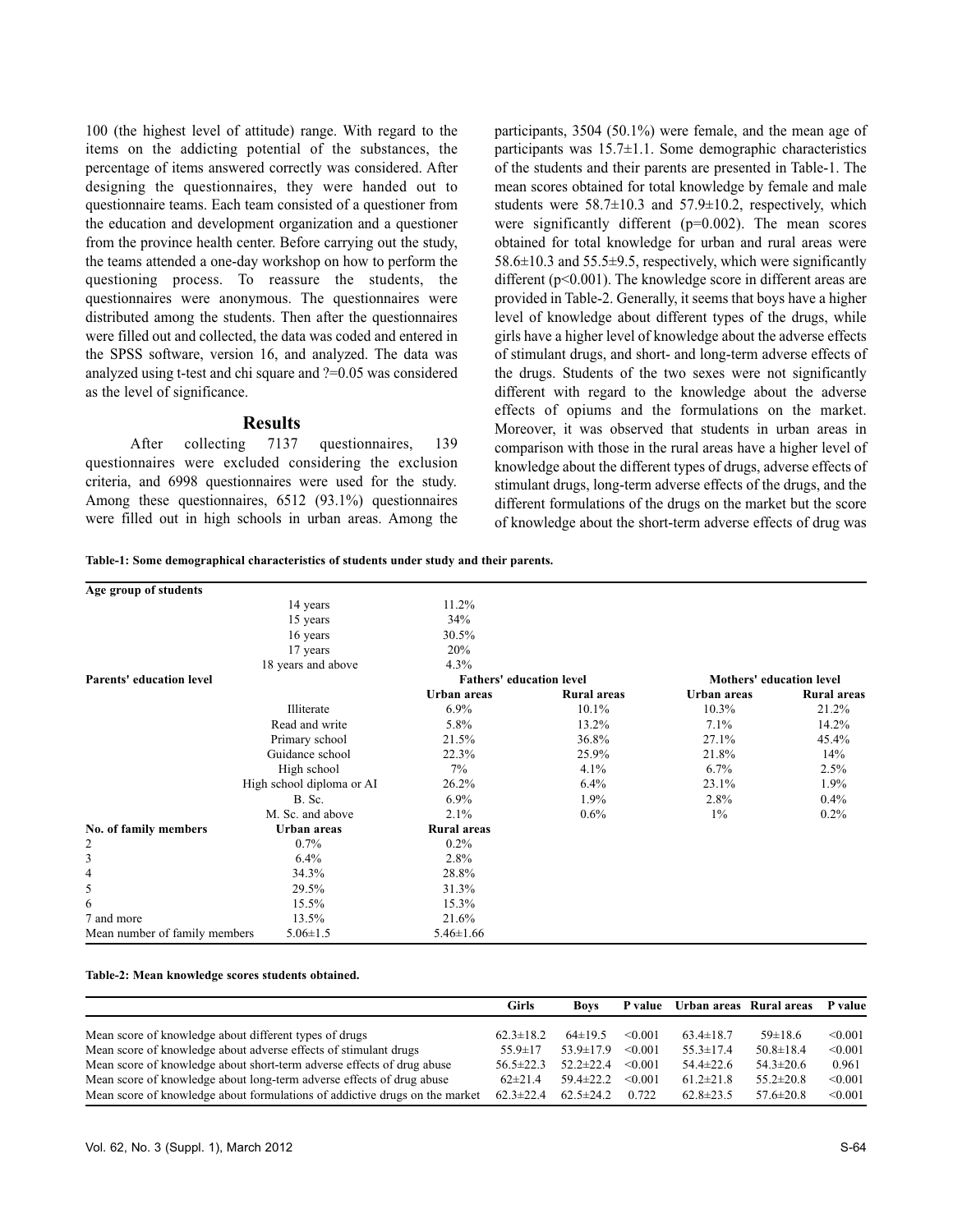**Table-3: Factors effective on inclination to drug abuse from students' viewpoint.**

| Factors of inclination to drug abuse                       | Girls' attitude | Boys' attitude | Attitude score in | Attitude score |  |  |
|------------------------------------------------------------|-----------------|----------------|-------------------|----------------|--|--|
| in                                                         |                 |                |                   |                |  |  |
|                                                            | score $(1-5)$   | score $(1-5)$  | urban areas       | rural areas    |  |  |
| Parents' divorce                                           | $3.9 \pm 1.3$   | $3.7 \pm 1.4$  | $3.7 \pm 1.4$     | $3.7 \pm 1.5$  |  |  |
| <b>Familial</b> conflicts                                  | $3.6 \pm 1.3$   | $3.4 \pm 1.4$  | $3.4 \pm 1.4$     | $3.3 \pm 1.4$  |  |  |
| Seeking pleasure                                           | $3.5 \pm 1.4$   | $3.4 \pm 1.4$  | $3.4 \pm 1.4$     | $3.3 \pm 1.4$  |  |  |
| Strict parents                                             | $3.5 \pm 1.4$   | $3.3 \pm 1.4$  | $3.3 \pm 1.4$     | $3.3 \pm 1.4$  |  |  |
| Psychological disorders                                    | $3.5 \pm 1.3$   | $3.2 \pm 1.4$  | $3.2 \pm 1.4$     | $3.1 \pm 1.4$  |  |  |
| Curiosity of adolescents                                   | $3.4 \pm 1.5$   | $3.3 \pm 1.5$  | $3.3 \pm 1.5$     | $3.2 \pm 1.6$  |  |  |
| Availability of the drugs                                  | $3.4 \pm 1.5$   | $3.4 \pm 1.5$  | $3.4 \pm 1.5$     | $3.4 \pm 1.5$  |  |  |
| Lower levels of self-confidence                            | $3.4 \pm 1.4$   | $3.3 \pm 1.4$  | $3.3 \pm 1.4$     | $3.1 \pm 1.4$  |  |  |
| Presence of an addict among family members                 | $3.3 \pm 1.5$   | $3.2 \pm 1.5$  | $3.2 \pm 1.5$     | $3.3 \pm 1.5$  |  |  |
| Peer pressure                                              | $3.3 \pm 1.4$   | $3.3 \pm 1.4$  | $3.3 \pm 1.4$     | $3.4 \pm 1.4$  |  |  |
| Lack of knowledge about the drugs' adverse effect          | $3.2 \pm 1.5$   | $3.2 \pm 1.5$  | $3.2 \pm 1.5$     | $3.1 \pm 1.5$  |  |  |
| Positive attitude toward drug abuse                        | $3.2 \pm 1.5$   | $3.2 \pm 1.5$  | $3.2 \pm 1.5$     | $3.2 \pm 1.5$  |  |  |
| Presence of an addict in the life or education environment | $3.1 \pm 1.5$   | $3.1 \pm 1.5$  | $3.1 \pm 1.5$     | $3.1 \pm 1.5$  |  |  |
| Inability to deal with daily problems                      | $2.9 \pm 1.4$   | $2.9 \pm 1.4$  | $2.9 \pm 1.4$     | $2.8 \pm 1.4$  |  |  |
| Lack of entertainment facilities                           | $2.9 \pm 1.5$   | $2.9 \pm 1.4$  | $2.9 \pm 1.5$     | $2.9 \pm 1.5$  |  |  |
| Availability of the drugs                                  | $2.7 \pm 1.6$   | $2.8 \pm 1.6$  | $2.8 \pm 1.6$     | $2.9 \pm 1.6$  |  |  |
| Overcoming shyness                                         | $2.7 \pm 1.5$   | $2.7 \pm 1.5$  | $2.7 \pm 1.5$     | $2.8 \pm 1.5$  |  |  |
| Having free time                                           | $2.6 \pm 1.5$   | $2.7 \pm 1.5$  | $2.7 \pm 1.5$     | $2.8 \pm 1.5$  |  |  |
| Physical diseases                                          | $2.5 \pm 1.4$   | $2.5 \pm 1.4$  | $2.5 \pm 1.4$     | $2.5 \pm 1.4$  |  |  |
| Lack of access to consultation centers                     | $2.4 \pm 1.4$   | $2.4 \pm 1.5$  | $2.4 \pm 1.5$     | $2.5 \pm 1.4$  |  |  |

**Table-4: Percentage of correct answers to items on addictive substances.**

| Percentage of correct answers Items                   | Girls | <b>Boys</b> | Urban areas | Rural areas |  |
|-------------------------------------------------------|-------|-------------|-------------|-------------|--|
| Abusing some drugs such as cannabis is not addictive. | 80.8  | 75.1        | 78.1        | 75.7        |  |
| Even by once abusing a drug, one may become addict.   | 81.6  | 77.3        | 79.4        | 79.7        |  |
| Occasional drug abuse is OK.                          | 79.6  | 73.1        | 76.5        | 75.9        |  |

not significantly different in urban and rural area students.

The scores obtained by the students on the different factors of inclination to drug abuse are demonstrated in Table-3. In general, in students' viewpoint, the most important factors were parents' divorce, familial conflicts, seeking pleasure, adolescents' curiosity, availability of the drugs, peer pressure, low levels of self-esteem, psychological disorders, and strict parents.

The mean attitude scores obtained by male and female students on physical and psychological changes were 72.2±18.2 and  $64.7\pm19.3$ , which were significantly different (p=0.001). Furthermore, the mean attitude score obtained by students in urban and rural areas were  $68.7\pm19.1$  and  $66.1\pm18.94$ , respectively, which were significantly different (p=0.004).

The percentages of correct answers to the items on the types of addictive substances are provided in Table-4.

# **Discussion**

The current study indicate that the knowledge level of high school students about addictive drugs and particularly their adverse effects is in a medium level for both sexes and in urban and rural areas. Nevertheless, in some fields, significant differences were observed between the two sexes or urban and rural areas, which seems to be originated from the large sample size, and it seems that these groups are not considerably different with respect to the knowledge level. In the studies performed in other countries, the students' level of knowledge about the addictive drugs was in the medium level and the knowledge level of girls was higher than that of the boys in the drugs adverse effects. Our results are consistent with findings of other studies in this respect.<sup>6</sup> In a study carried out in the Netherlands, it was shown that the knowledge of students about tobacco and cannabis was insufficient. Therefore, it seems that holding continuous education courses in schools is an effective approach in prevention of drug abuse. In this way, the knowledge of students about drug abuse would be promoted. Success of such programs has been reported in some studies.<sup>7</sup>

According to the attitude scores, in the viewpoints of the students in the current study, major factors in inclination to drug abuse are parents' divorce, familial conflicts, seeking pleasure, curiosity of adolescents, availability of the drugs, peer pressure, lower levels of self-confidence, psychological disorders, and strict parents. In a qualitative study, which was carried out in Kerman on high school students, the major causes for inclination to drug abuse were determined to be poverty, unemployment, lack of friendly relationships among family members, parental neglect of children, divorce, strict parents, psychological disorders, peer influence, inadequate